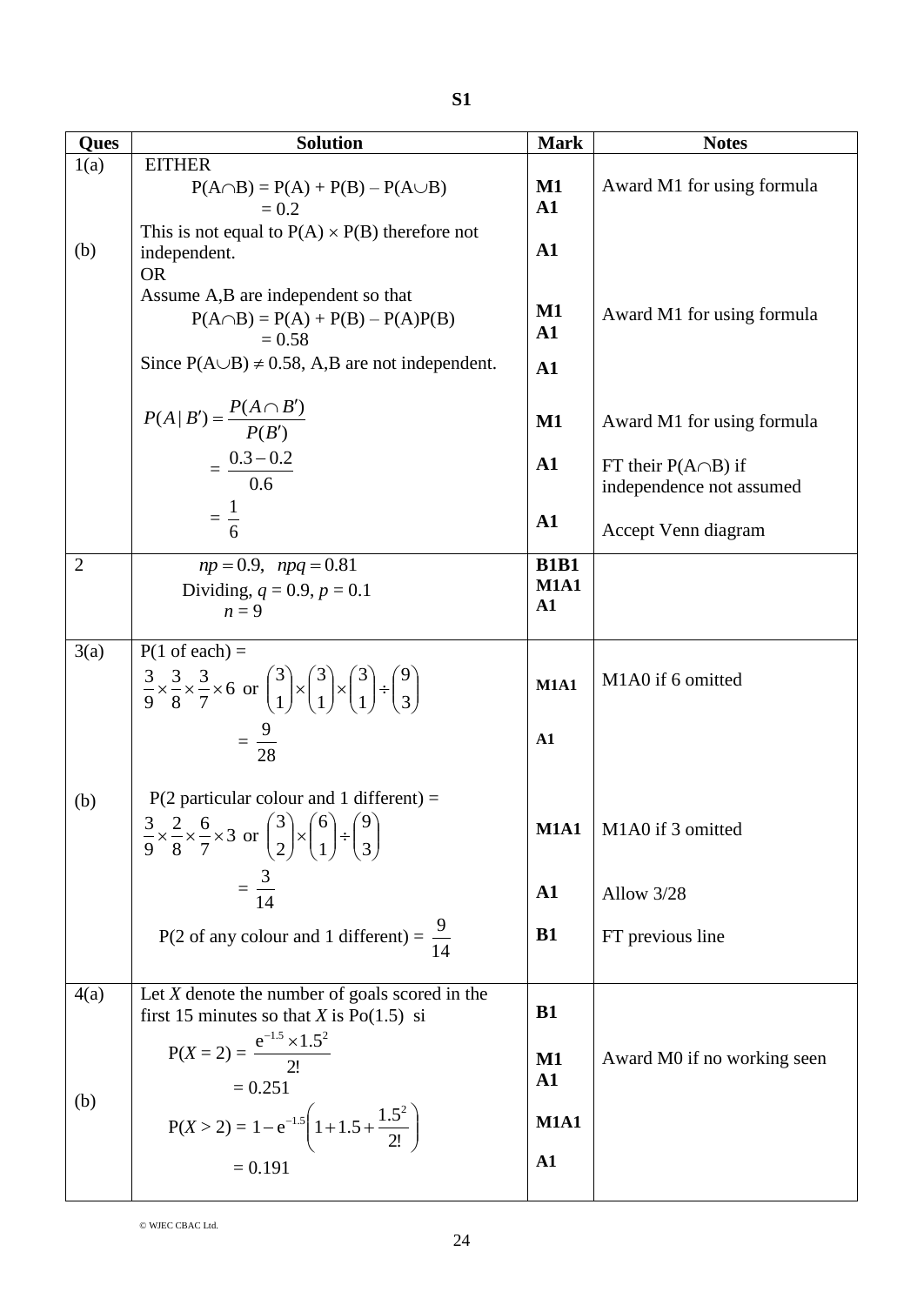| <b>Ques</b> | <b>Solution</b>                                                                                                                                                   | <b>Mark</b>                             | <b>Notes</b>                                         |
|-------------|-------------------------------------------------------------------------------------------------------------------------------------------------------------------|-----------------------------------------|------------------------------------------------------|
| 5(a)        | Let $X$ = number of female dogs so X is B(20,0.55)                                                                                                                | <b>B1</b>                               | si                                                   |
| (i)         | $P(X = 12) = {20 \choose 12} \times 0.55^{12} \times 0.45^8$<br>$= 0.162$                                                                                         | $\mathbf{M1}$<br>$\mathbf{A1}$          | Accept $0.4143 - 0.2520$<br>or $0.7480 - 0.5857$     |
| (ii)        | Let <i>Y</i> = number of male dogs so <i>Y</i> is B(20,0.45)<br>$P(8 \le X \le 16) = P(4 \le Y \le 12)$<br>$= 0.9420 - 0.0049$ or $0.9951 - 0.0580$<br>$= 0.9371$ | $M1$<br>${\bf A1}$<br><b>A1A1</b><br>A1 | Award M0 if no working seen                          |
| (b)         | Let $U =$ number of yellow dogs so<br>U is B(60,0.05) $\approx$ Po(3)<br>$P(U < 5) = 0.8153$                                                                      | $M1$<br>m1A1                            |                                                      |
| 6(a)        | P(head) = $\frac{3}{4} \times \frac{1}{2} + \frac{1}{4} \times 1$<br>$=\frac{5}{8}$                                                                               | <b>M1A1</b><br>A1                       | M1 Use of Law of Total Prob<br>(Accept tree diagram) |
| (b)(i)      | $P(DH head) = \frac{1/4}{5/8}$<br>$=\frac{2}{5}$ cao                                                                                                              | <b>B1B1</b><br>B1                       | B1 num, B1 denom<br>FT denominator from (a)          |
| (ii)        | <b>EITHER</b><br>P(head) = $\frac{3}{5} \times \frac{1}{2} + \frac{2}{5} \times 1$<br>$=\frac{7}{10}$                                                             | <b>M1A1</b><br>${\bf A1}$               | M1 Use of Law of Total Prob<br>(Accept tree diagram) |
|             | <b>OR</b><br>P(Head) = $\frac{3/4 \times 1/2 \times 1/2 + 1/4 \times 1}{5/8}$<br>10                                                                               | <b>B1B1</b><br><b>B1</b>                | B1 num, B1 denom<br>FT denominator from (a)          |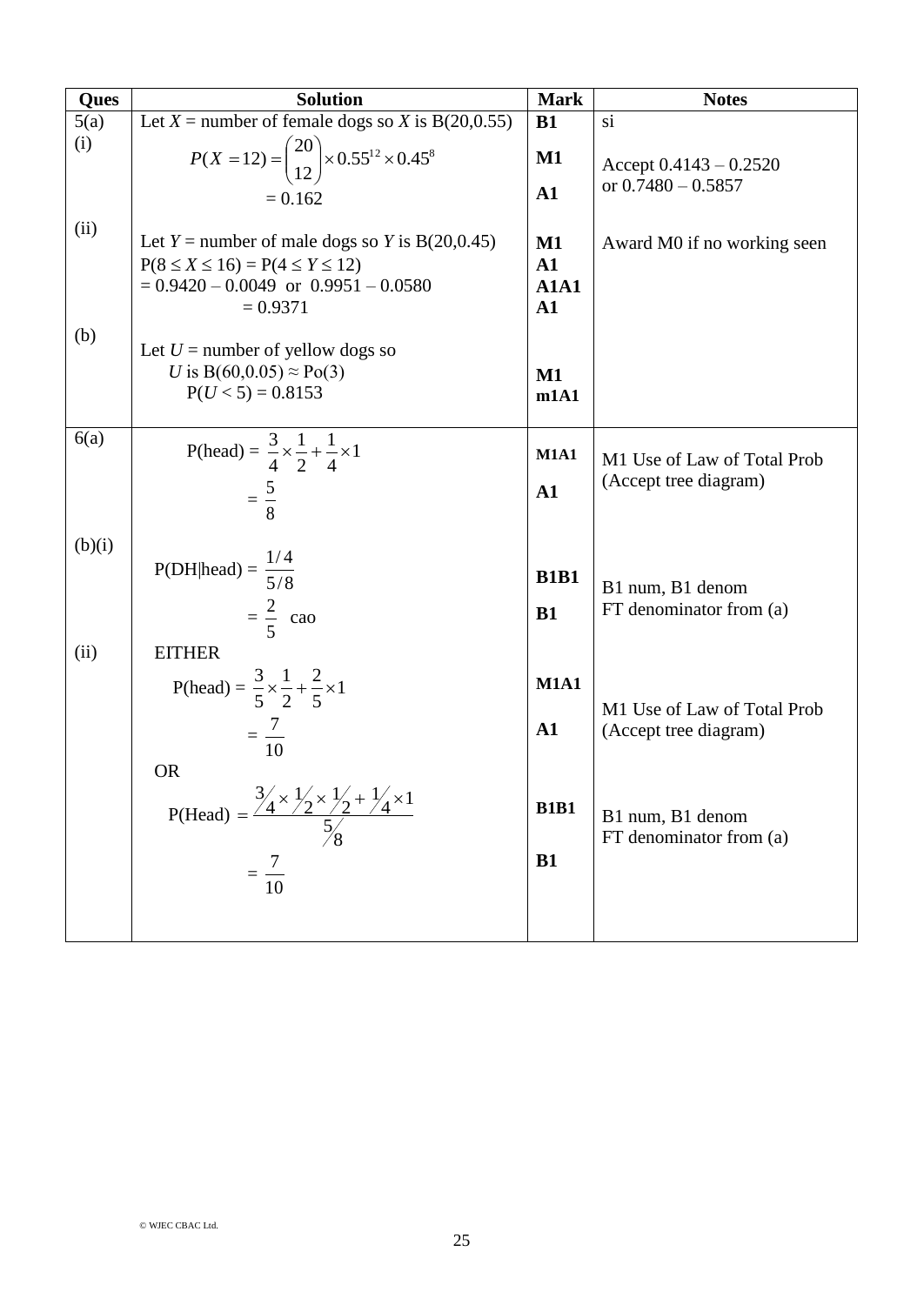| Ques | <b>Solution</b>                                                                                                                                                                                                                                                                                                                    | <b>Mark</b>                                                                                     | <b>Notes</b>                                         |
|------|------------------------------------------------------------------------------------------------------------------------------------------------------------------------------------------------------------------------------------------------------------------------------------------------------------------------------------|-------------------------------------------------------------------------------------------------|------------------------------------------------------|
| 7(a) | [0,0.4]                                                                                                                                                                                                                                                                                                                            | B1                                                                                              | Allow $(0,0.4)$                                      |
| (b)  | $E(X) = 0.1 + 0.6 + 3\theta + 0.8 + 5(0.4 - \theta)$<br>$=$ 3.5 $-$ 2 $\theta$<br>The range is $[2.7,3.5]$                                                                                                                                                                                                                         | $\mathbf{M1}$<br>${\bf A1}$<br>$\mathbf{A1}$                                                    | $FT$ the range from $(a)$                            |
| (c)  | $E(X^2) = 0.1 + 1.2 + 9\theta + 3.2 + 25(0.4 - \theta)$<br>$Var(X) = 0.1 + 1.2 + 9\theta + 3.2 + 25(0.4 - \theta)$<br>$- (3.5 - 2\theta)^2$<br>$= 2.25 - 2\theta - 4\theta^2$<br>$Var(X) = 1.5$ gives<br>$4\theta^2 + 2\theta - 0.75 = 0$<br>$16\theta^2 + 8\theta - 3 = 0$<br>$(4\theta + 3)(4\theta - 1) = 0$<br>$\theta$ = 0.25 | <b>M1A1</b><br>$M1$<br>$\mathbf{A1}$<br>$M1$<br>$\mathbf{A1}$<br>$\mathbf{M1}$<br>$\mathbf{A1}$ | Must be in terms of $\theta$<br>Allow use of formula |
| 8(a) | EITHER the sample space contains 64 pairs of                                                                                                                                                                                                                                                                                       |                                                                                                 |                                                      |
|      | which 8 are equal OR whatever number one of<br>them obtains, 1 number out of 8 obtained by the<br>other one gives equality.                                                                                                                                                                                                        | $\mathbf{M1}$                                                                                   |                                                      |
|      | P(equal numbers) = $\frac{1}{8}$                                                                                                                                                                                                                                                                                                   | $\mathbf{A1}$                                                                                   |                                                      |
| (b)  | The possible pairs are $(4,8)$ ; $(5,7)$ ; $(6,6)$ ; $(7,5)$ ; $(8,4)$<br>EITHER the sample space contains 64 pairs of                                                                                                                                                                                                             | B1                                                                                              |                                                      |
|      | which 5 give a sum of 12 OR each pair has<br>probability 1/64.                                                                                                                                                                                                                                                                     | $\mathbf{M1}$                                                                                   |                                                      |
|      | P(sum = 12) = $\frac{5}{64}$                                                                                                                                                                                                                                                                                                       | ${\bf A1}$                                                                                      |                                                      |
| (c)  | EITHER reduce the sample space to<br>(4,8); (5,7); (6,6); (7,5); (8,4)<br>$P(\text{equal numbers}) = \frac{P(6,6)}{P(\text{sum}=12)} = \frac{1/64}{5/64}$<br><b>OR</b>                                                                                                                                                             | $\mathbf{M1}$                                                                                   |                                                      |
|      | Therefore P(equal numbers) = $\frac{1}{5}$                                                                                                                                                                                                                                                                                         | ${\bf A1}$                                                                                      |                                                      |